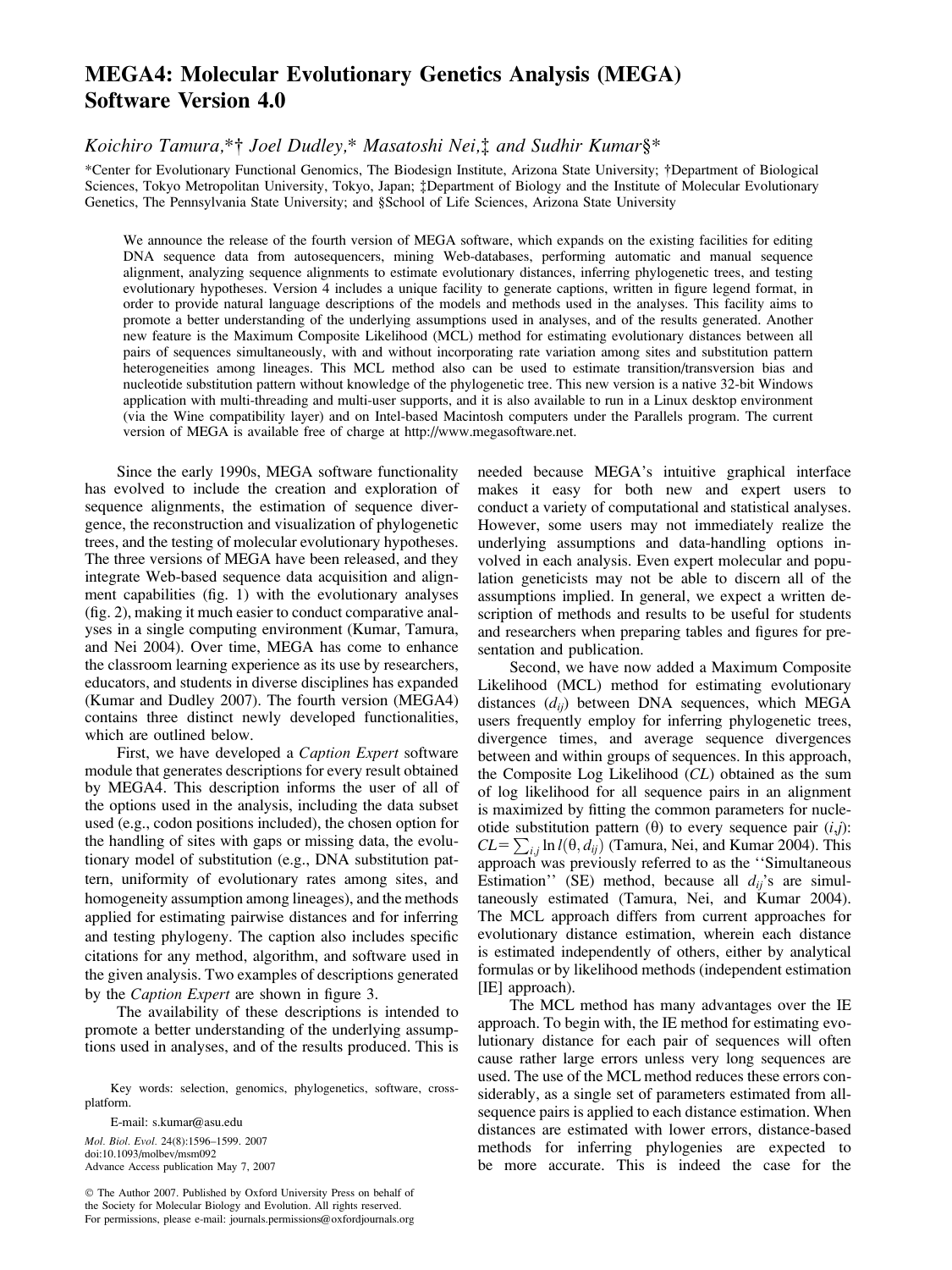

FIG. 1.—Sequence alignment editor and Web-data mining features in MEGA4. In the Alignment Explorer (A), the integrated web browser (B) permits downloading sequences from online databases directly into the current alignment, without the need for manual cutting-and-pasting and reformatting. The DNA sequences can be translated to the corresponding protein sequences by a single mouse click  $(D)$ , and the protein sequences can be aligned by ClustalW (E) (Thompson, Higgins, and Gibson 1994) and adjusted manually by eye. Returning to the nucleotide view automatically aligns the nucleotide sequences according to the protein alignments, and DNA and protein sequence alignments can be exported in a variety of formats for use with other programs. Alignment Editor also contains facilities for editing and importing of trace data files output from DNA sequencers (C).

Neighbor-Joining method (Saitou and Nei 1987), as the use of the MCL distances leads to a much higher accuracy (Tamura, Nei, and Kumar 2004). Even when the topologies estimated are the same, the use of the MCL distances often gives higher bootstrap values for the estimated phylogenetic tree compared to the use of IE distances, which is evident from the example given in figure 4 A (MCL: bold, IE: italics).

In addition, the IE distances are not always estimable when pairwise distances are calculated between very distantly related sequences, because the arguments of logarithms in the analytical formulas may become negative by chance. The probability of occurrence of such inapplicable cases increases as the number of sequences in the data increases, the evolutionary distances become larger, and the substitution pattern becomes more complex (Tamura, Nei, and Kumar 2004). The use of the MCL method eliminates this problem effectively and allows for the use of sophisticated models in inferring phylogenies from an increasingly larger number of diverse sequences.

MEGA4 implements the MCL approach for estimating distances between sequence pairs, average distances between and within groups, and average pairs overall with their variances estimated by a bootstrap approach. Our implementation of the MCL method allows for the consid-

eration of substitution rate variation from site to site, using an approximation of the gamma distribution of evolutionary rates, and the incorporation of heterogeneity of base composition in different species/sequences. The user also has the flexibility to estimate the numbers of transition and transversion type substitutions per site separately. Naturally, the MCL distances can be used for inferring phylogenies by the distance-based methods, along with the bootstrap tests of phylogenies.

MEGA4 implements the MCL approach under the Tamura-Nei (1993) substitution model, in which the rates of two types of transitional substitutions (between purines  $[a_1]$  and between pyrimidines  $[a_2]$ ) and the rate of transversional substitutions (b) are considered separately by taking into account the unequal frequencies of four nucleotides (base composition bias). The MCL estimates of the transition/transversion rate ratio have been found to be close to the true values in previous simulation experiments (Tamura, Nei, and Kumar 2004). We have employed this feature to provide users with a facility to compute the relative rates of substitutions between nucleotides based on the MCL estimates of  $a_1, a_2, b$ , and on the observed frequencies of the four nucleotides under the Tamura-Nei (1993) model (fig. 3C). For ease of comparison, we have expressed these substitution rates as relative frequencies of substitutions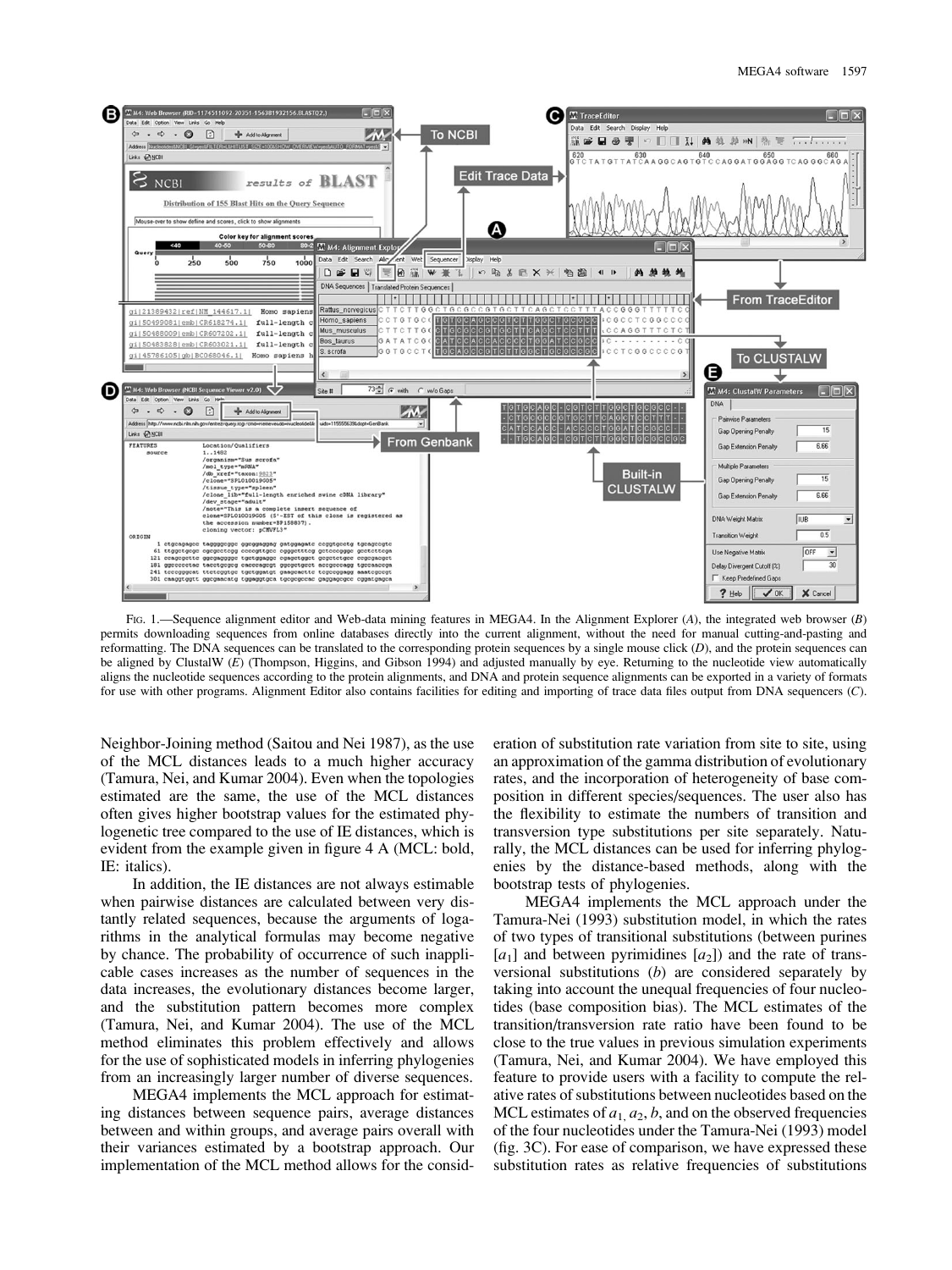

FIG. 2.—A collection of menus that provide access to many different data analysis options in MEGA4, including exploration of input data set (A), estimation of evolutionary distances  $(B)$ , inferring and testing phylogenetic trees  $(C)$ , tests of homogeneity of substitution patterns and its estimation (D), tests of selection  $(E)$ , alignment of DNA and protein sequences  $(F)$ , and the dialog box that provides users with options to select model of substitution and data sub-setting options  $(G)$ .

between nucleotides such that the sum of all frequencies is 100 (see also Gojobori, Li, and Graur 1982).

Third, we have now programmed MEGA4 to run on some versions of Linux through the Wine software compatibility layer [\(www.winehq.org\).](http://www.winehq.org) The first advancement alleviates the problem of performance degradation (and the need to purchase Windows emulation software) when

using MEGA on Linux. Wine is neither a hardware nor a software emulator, but an open source tool that allows for the native execution of Windows applications on Linux. Our tests of MEGA4 running on Linux show the display, stability, and performance to be highly satisfactory and comparable to the native Windows system (fig. 4B). Furthermore, investigators now report MEGA4 running on



FIG. 3.—The Tree-Explorer displaying a Neighbor-Joining tree of mitochondrial 16S rRNA sequences (A), and the description generated by the Caption Expert (B). Estimates of the relative probabilities of nucleotide substitutions for 70 control-region sequences of human mitochondrial DNA sequences are shown in  $(C)$ . The gamma shape parameter  $(a= 0.35)$  was estimated using the Yang and Kumar (1996) method, and the rest of the analysis details are given in  $(B)$ . It is worth noting that the Tree Explorer shown in  $(A)$  includes a high-resolution tree drawing facility that includes displaying trees in a variety of formats, with options to display/hide branch lengths as well as clade confidence labels, and re-rooting and rearranging trees, among other functionalities. MEGA4 can export the drawings to graphics programs, and can export trees in Newick format for use by other programs. Furthermore, MEGA can import and draw trees from Newick format files that have been estimated by other programs (see fig. 2C).